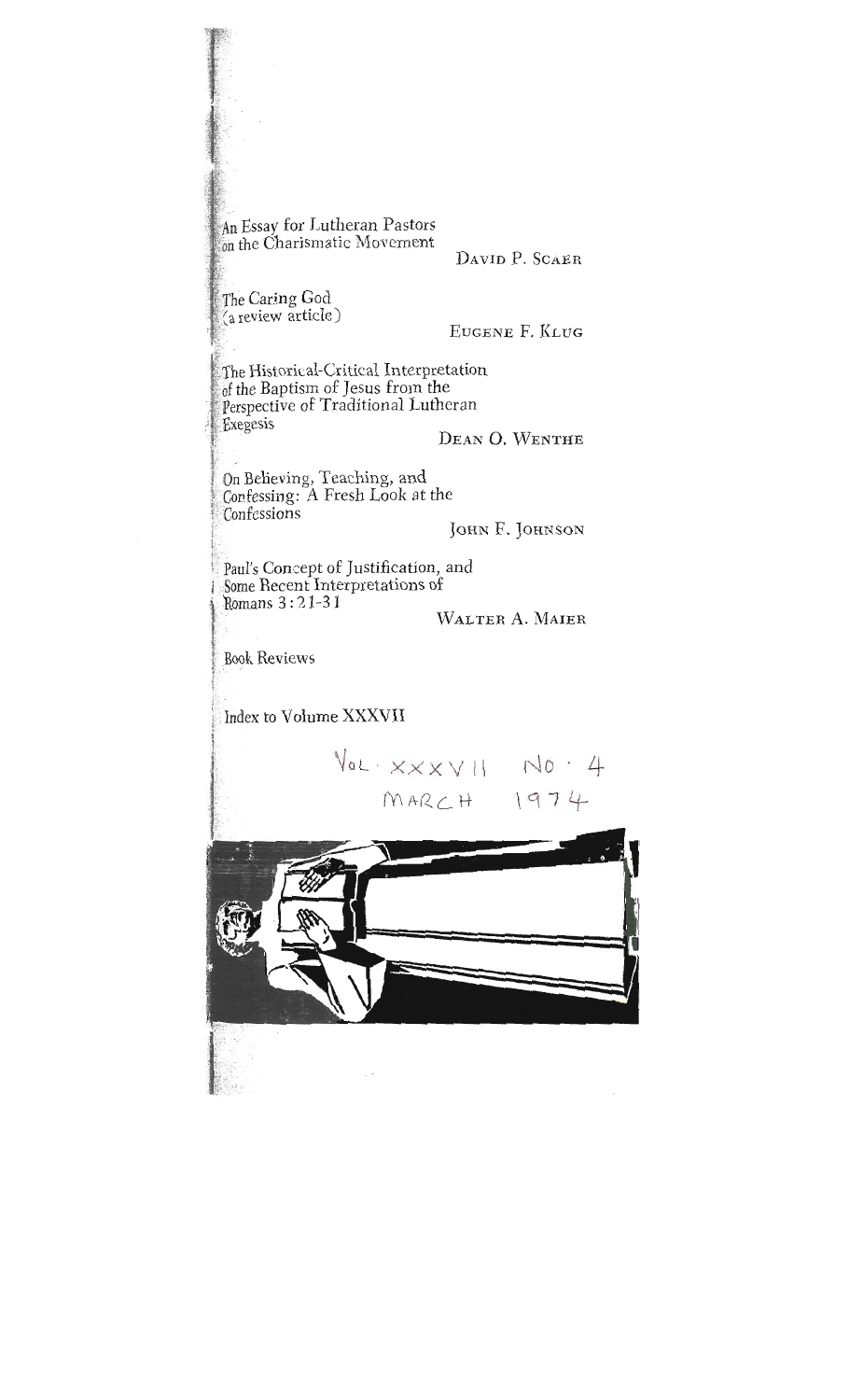# The Historical-Critical Interpretation of the Baptism of Jesus from the Perspective of Traditional Lutheran Exegesis

#### DEAN O. WENTHE

THE HISTORICAL-CRITICAL METHOD as it is employed in the study of the New Testament accounts of Jesus' baptism serves to illustrate the various procedures which are characteristic of this type of exegesis. Indeed, since the practitioners of the historicalcritical method are themselves often in disagreement over its precise definition, it is perhaps best to examine a case in point. An added benefit is that a direct examination of historical-critical methodology's treatment of a specific passage enables the reader to base his evaluation on primary data. No longer must he rely upon this or that opintion concerning its merits or liabilities. ion concerning its mcrits or liabilities.

In looking at the various commentaries and their discussions of the accounts of Jesus' baptism, we notice that those which are written from the perspective of historical-critical methodology share many concerns with previous Lutheran exegesis (sometimes termed grammatical-historical methodology). Arriving at the most ancient and most faithful Greek reading (textual criticism), ascertaining the precise meaning of individual words, determining in so far as is possible the exact historical situation, understanding the sense of specific syntactical constructions; endeavors in these and related areas are regarded by the historical-critical exegete and the grammatical-historical exegete alike as absolutely necessary for a correct understanding of the Greek texts which pertain to Jesus' baptism. Neither type of exegete, for example, would question the use of the oldest Greek manuscripts in ascertaining the best possible reading.

Since both methods of exegesis rely upon these procedures, it is more instructive, at least for purposes of definition, to examine those aspects of each method which are uniquely its own. We look first at those areas where the historical-critical treatment of the accounts of Jesus' baptism diverges from that of the grammaticalhistorical method.

### FORM CRITICISM

First it is to be noted that there is a broad divergence among historical-critical exegetes with regard to the specific "form" which the various accounts assume. At one extreme stands Rudolf Bultmann who says, "The account of Jesus' baptism is legend . . . It is told in the interest not of biography, but of faith."<sup>1</sup> Bultmann views the various accounts of Jesus' baptism as reflecting a literary form, namely "legend." As a result, he believes that the texts tell us not so much  $\mathbf{e}$  as a result, he believes that the texts tell us not so much so much so much so much so much so much so much so much so much so much so much so much so much so much so much so much so much so much so much so much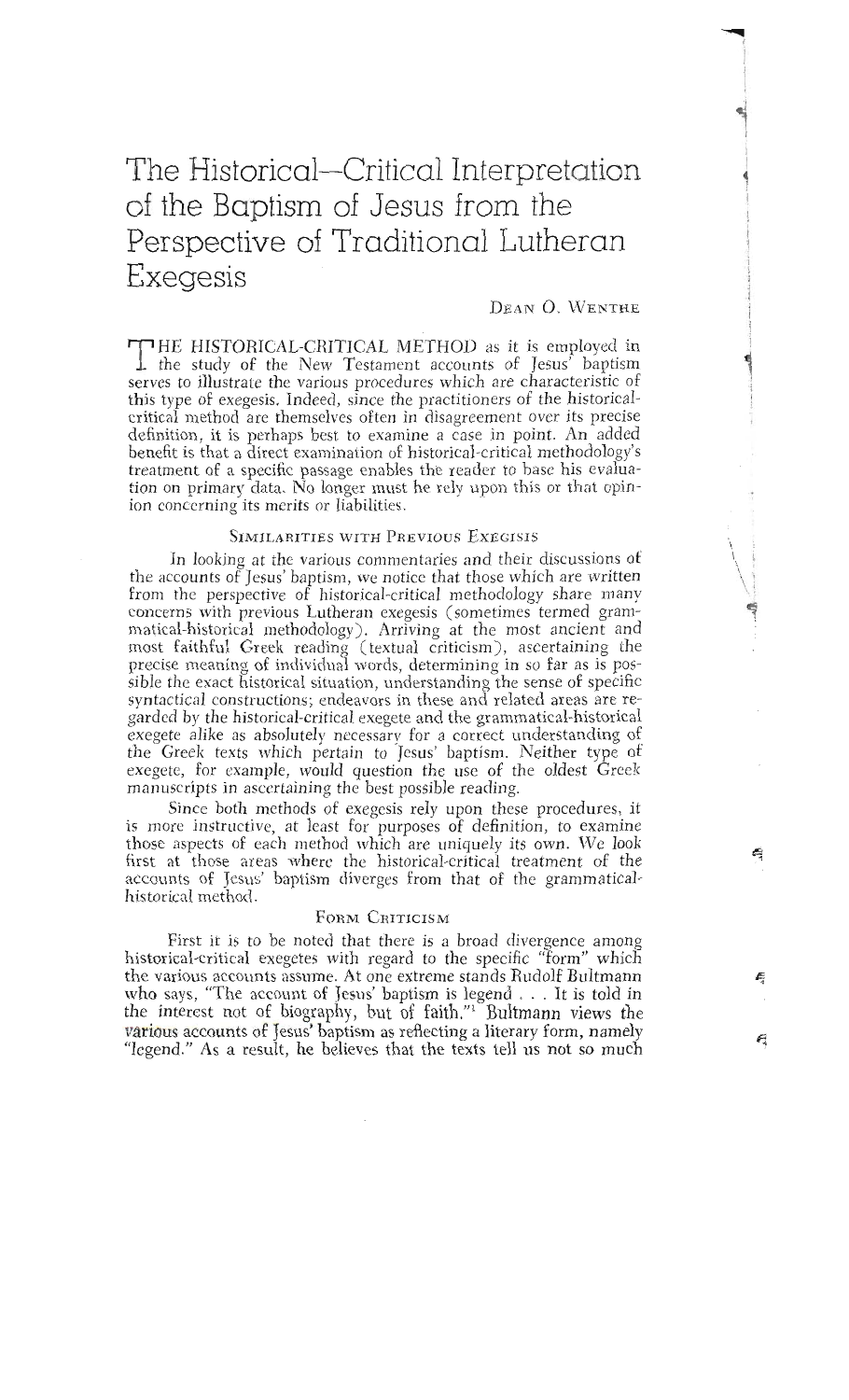*listorical-Critical Interpretation* 231<br>about an event in Jesus' life as about the faith of the early Christians about an event in Jesus' life as about the faith of the early Christians with regard to Jesus' baptism. Bultmann's effort to take into account with regard to Jesus' baptism. Bultmann's effort to take into account<br>"modifications" which the life and thought of the church—both<br>Jewish-Christian and gentile-Christian—have introduced" is form<br>criticism in action.<sup>2</sup> Ha Tewish-Christian and gentile-Christian—have introduced" is form criticism in action. Trans Conzelnann succinctly describes the foundation upon which this procedure is based when he says, "Form criticism asserts that an essential part of the tradition about Jesus is<br>not faithful to history, but represents a theological construction made by the community."<sup>3</sup> In accord with his form-critical analysis, the historical-critical exegete feels that he is justified in describing the historical-critical exegete feels that he is justified in describing thc faith of the early Christian community with regard to Jesus' baptism, but not in asserting any certainties beyond this point.<br>Even the historical fact of Jesus' baptism is questioned. Eduard

Schweizer writes, "Although even this has been questioned recently, Schweizcr writes, "Although even this has been questioned recently, it is likely that the baptism of Jesus by John is historical, since it caused the early church much difficulty.... How many of the details are historical is open to question."<sup>4</sup> It should be noted that neither Bultmann or Schweizer has any *a priori* objections to regarding the baptism as non-historical. Schweizer feels that the evidence, particularly what he interprets as the difficulty which the early church had larly what he interprets as the difficulty which the early church had with the baptismal accounts, compets find to regard at least a portion of the accounts as reflecting an event which actually occurred in the life of Jesus. If, however, Bultmann or another scholar could present life of Jesus. If, however, Bultmann or another scholar could present him with a more plausible explanation for thc supposed difficulty of the early church than that it was occasioned by the actual baptism of Jesus, Schweizer might well join those who would deny that the event took place.

## **LITERARY** CRITICISM

Another dimension of the historical-critical method which distinguishes it from grammatical-historical exegesis is clearly shown by Jesus' baptism. Literary criticism has been defined as concerning itself "with such matters as the authorship of the various New Testaitself with such matters as the authorship of the various New Testament books, the possible composite nature of a given work, and the identity and extent of sources which may lie behind a certain document. Dundy, in accord with this procedure, endeavors to analyze the baptismal accounts by examining the history of the texts and of the traditions behind them. This examination leads him to conclude that the source of some parts of the baptismal accounts is traceable to that the source of some parts of the baptismal accounts is traceable to the imagination of the particular evangelistic author. He suggests that the accounts of Jesus' baptism have developed in three distinct stages. The step-by-step manner in which he traces these stages lends<br>itself to an undorstanding of this concet of the historical oritical itself to an understanding of this aspect of the historical-critical method. His presentation is as follows:

*First Stage*<br>The simple statement in Mark 1:9 concerning Jesus' baptism The simple statement in Mark 1 :9 concerning Jesus' baptism by John is seen by Bundy as the original tradition. He, like Schweizer, regards the baptism itself as an historical fact.<br>Second Stage

secona stage<br>The vicion ex The vision and the voice in Mark 1 : 10-1 1 are regarded as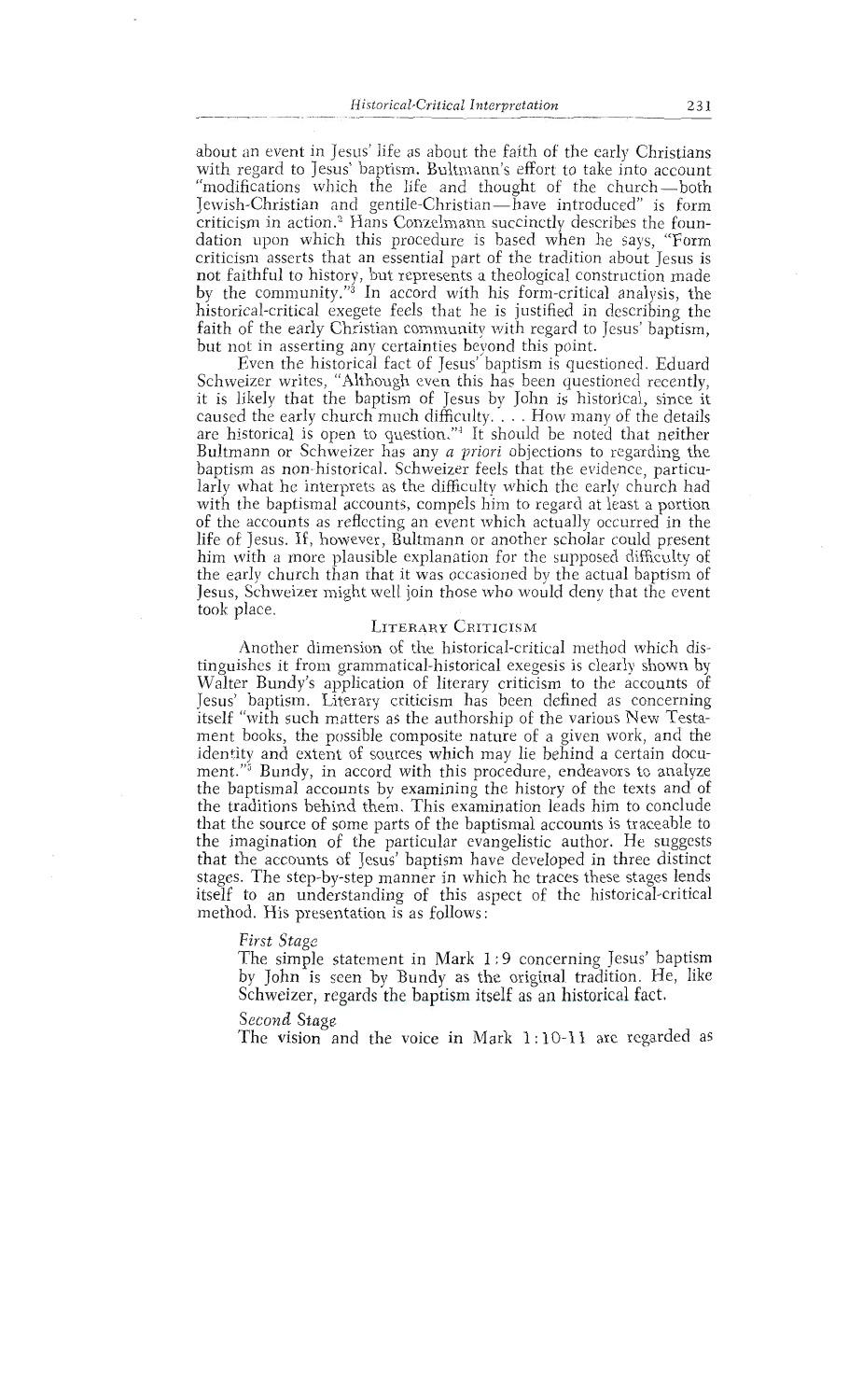secondary tradition. Bundy does not regard the events which are portrayed in these verses as historical occurrences. He writes:

The account of the vision and the voice is a parasitical growth that has attached itself to the solid statement in Mk. 1: 9. Mk. 1: 10-11 confronts the reader with the thought and theory of the early Christian church. It is simply a piece of religious fiction which has no historical value except for the nature of the religious faith from which it came and which found expression in it. Like all legendary creations, 10-11 seeks a point of contact with established history in order that it may acquire the necessary air of reality. *6* 

#### *Third Stage*

Matthew in Mt. 3: 14-15 indicates that John recognized Jesus as he approached to be baptized. These verses are analyzed as the third stage in the growth of the baptism story. We read:

This dialogue seems to be the outright invention of Mat-<br>thew, and wholly fictitious  $\ldots$ . Matthew introduces his<br>recognition scene of the set of the seconditions thew, and wholly fictitious . . . Matthew introduces his recognition scene at the expense of history; nevertheless, it is an instructive example of how the early Christian faith revised and altered traditional materials to suit its needs, purposes, and prejudices. <sup>7</sup>

This treatment displays several typical steps of the historicalcritical approach, namely the division of the text into individual traditions or sources and then a description of how or why the author or editor employed these individual units. This latter step of the analysis has typically been termed redaction criticism.

### REDACTION CRITICISM

Now though it must be emphasized that individual historicalcritical exegetes might differ in some specific detail with Bundy's analysis, they would agree that his general approach by means of literary and redaction criticism is the best way to accurate exegesis. Indeed, as one surveys the literature, there is widespread agreement, for example, on the fact that Mt.  $3:14-15$  (John's recognition of Jesus) is a secondary addition with little historical validity. Matthew, it is claimed, inserts these verses to help explain why Jesus, though sinless, was yet baptized. F. Beare writes:

It never occured to him (Mark) that any problem was involved in Jesus' acceptance of such a baptism. But Matthew is acutely aware of the difficulty, and represents John himself as protesting that Jesus has no need of his baptism ... This Matthaean insertion can hardly be regarded as anything but a fragment of Christian apologetic, devised to explain how the Sinless One could have come to John's baptism. <sup>8</sup>

The general agreement on this historical-critical evaluation of Matthew's motive in penning 3: 14-15 indicates that the exegetes of this school are reasonably certain such a conclusion is valid.<sup>9</sup>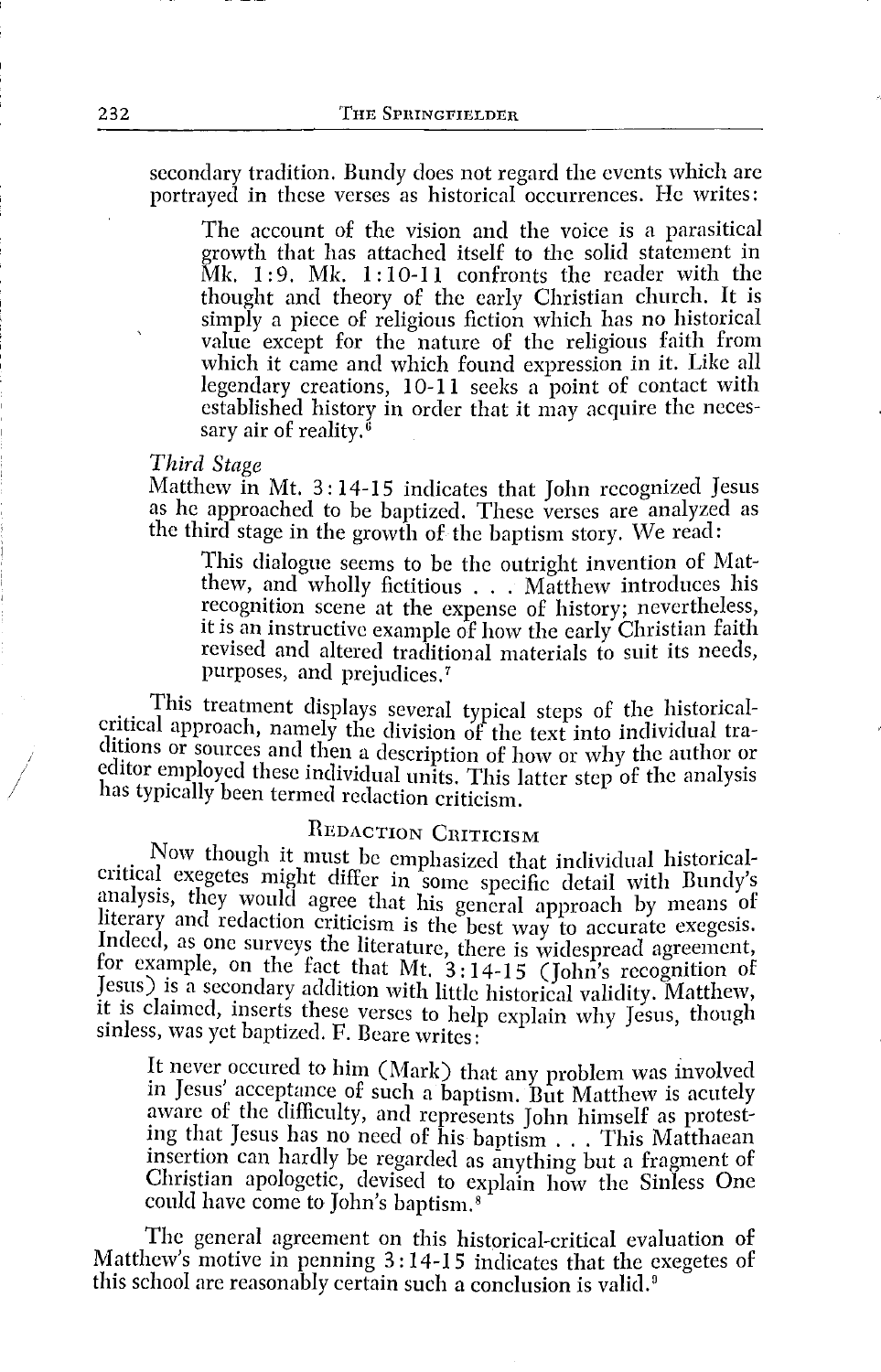Another example might clarify the historical-critical approach in its use of redaction criticism. If we look at Luke's account of Jesus' baptism, we find that the majority of the historical-critical exegetes are convinced that he too had certain motives in writing his account, are convinced that he too had certain motives in writing his account, and that he shaped his account in accord with these motives. In this and can be account of the motives in writing  $\frac{1}{2}$ case, the motive is viewed as a desire on Luke's part to present Jesus as a pious individual. We read:

Throughout his Gospel Luke features the praying of Jesus to an extent that Matthew and Mark do not. These passages are freely supplied by Luke, who thus endows his hero with traits of human piety. Such portrayal belongs to the field of personal numan plety, such portrayal belongs to the held of personal regenu. The professional historian would describe this praying in Luke as rhetorical distortion.<sup>10</sup>

These citations are sufficient to demonstrate the general approach of redaction criticism as it is commonly applied by historical-<br>critical methodology.

We might anticipate matters dealt with later by looking briefly we might antic  $\alpha$  destion: Frow does the instorted critical view of the develop-<br>of the toxic officet the process of executive if at all

ment of the text affect the process of exegesis, if at all?<br>The exegete who assumes the above framework (which, we remember, he has also created) immediately finds himself working The executive created as a summediately index influent working not with the canonical text as u is contained in the scriptures, but rather with various levels of canonicity. Each level, he believes, spoke a word to the contemporary situation, but at the same time was conditioned by that situation so as to require the modern theologian conditioned by that situation so as to require the modern theologian to take account or its conditioned nature in his preaching and teach-<br>ing. Anyone who eigenly takes the taxt of foco velve, in this view. ing. Anyone who simply takes the text at face value, in this view,<br>would to a greater or lesser degree misunderstand its import and intent. This inevitably places the exegete in the position of selecting which level of canonicity or which combination of elements, drawn which level of canonicity of which compilation of ciencitis, drawn *which* the various levels of canonicity, is to be used in addressing a problem in today's church. The subjectivistic dangers are obvious; indeed, they are evidenced by the plethora of conflicts which appear in the preaching and teaching of theologians of the historical-critical school.

Perhaps an analogy would illustrate this point. If a group of a<br>inolood perans were invited to a panquer last evening and the host<br>I only his renovined ecceentle we could be certain that each theologians were invited to a banquet compare the to a banquet last even in the fact the second last the host of the host to host the host to a banquet the host to host to host to host the host to host the host to host the  $\frac{1}{3}$  and  $\frac{1}{3}$  casserole. Thus requires someone was so imponed as to refuse the rate, we would also be certain that *all* the various ingreexercis were presently wending their way through his digestive tract, die this bloodstream, and infoughout his system. The casseroid as casserole would have its effect on each man's taste buds and tuniny.<br>If however, the heet est before his theological exects a sefetoric style If, however, the host set before his theological guests a cafeteria style arrangement of the various ingredients which went into his casserole, and then asked them to select their own combination of any or all of the items, the results would probably be as varied as the number of men present. Lutheranism with its Sola Scriptura and "Scripture interprets Scripture" principles has repeatedly affirmed that the canonical text of Scripture in its present form is the diet that God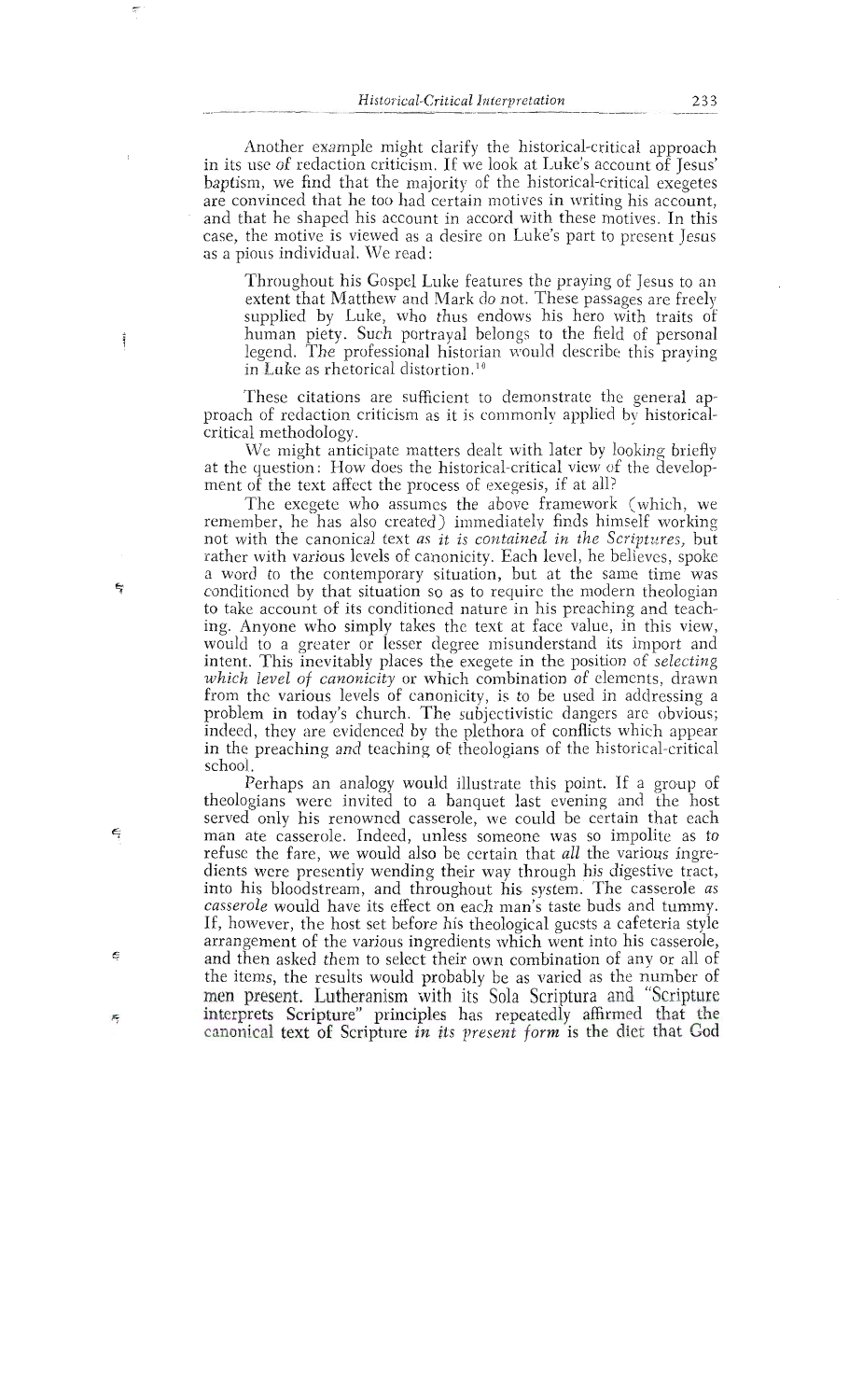would have his people feed on. He, and here we might sing a Te Deum, did not leave us with the chore of passing through a cafeteria line where we had to choose from various elements on different shelves. His grace will not even permit our "enlightened exegetical shelves. His grace will not even permit our "emightened exegetical" ego" to deny us the entirety of His rich Word. To extend the analogy extend that it is the conclusion of the completed concerned somewhat, just as the quality and nature of the completed casserole depend not only on the ingredients, but on the order and manner in which they were mixed, so the Scriptures convey both the content of certain events and their setting. Historical-critical methodology by its very nature permits one to posit other settings for the words and its very nature permits one to posit other settings for the words and events of Jesus' life. Normally this is done in two steps: first, the narrative is fragmented into what are thought to be prior units, and then these units are placed in a hypothetical "original" setting. The Lutheran exegete realizes that the authority and reliability of the Scriptures extends also to the recorded *settings* in ~vhich events transpired,

It should be noted that some historical-critical exegetes describe<br>this treatment of the baptismal accounts and the historical-critical this treatment of the baptismal accounts and the historical-critical approach in general as being an exercjse in historical description; that is to say, that he, as exegete, is merely engaging in a rigorous effort, using every means at his disposal, to describe what occurred and how the present baptismal account came into being.<br>What, it must be asked, however, causes the historical-critical

What, it must be asked, however, causcs thc historical-critical exegete to remove such aspects or jesus' baptism as the dove and the voice from the realm of history and assign them to the imagination of the early church or of a particular evangelist? A thorough reading of the New Testament accounts does not reveal a single statement to of the New Testament accounts does not reveal a single statement to the effect that these things are less than historical occurrences. The fact that the great majority of Christian theologians, through the eighteenth century at least, regarded the dove and voice as real occurrences is ample testimony that the New Testament accounts purport to describe what happened.

Some historical-critical exegetes would argue that because the various accounts of the baptism are not identical, therefore at least some parts must be regarded as fictional. This assertion, however, faces a grave difficulty in that the varied nature of the accounts may point only to the fact that God through the evangelists has filled in the various aspects of the event. If we truly regard the Scriptures as having been written in thc language of men and subject to the normal rules of grammar and communication, then it is natural that God should take advantage of various human personalities with their individual styles and viewpoints to aid His task of communication.<br>Though God could well have employed a single human being to pen the entire Scriptures, we are undoubtedly enriched by the fact that He the entire scriptures, we are undoubtedly enriched by the fact that He saw in to lay out His plan of salvation by inspiring different men. Even in current newspaper accounts of the same event, we are able to perceive the author's individual style and method while at the same time regarding the several reports of the incident as totally accurate. The thesis that multiple accounts of the same event cannot all be true, unless they are identical, is obviously indefensible. Thus, betrue, unless they arc identical, is obviously indefensible. Thus, because the other evangelists do not describe the recognition of Jesus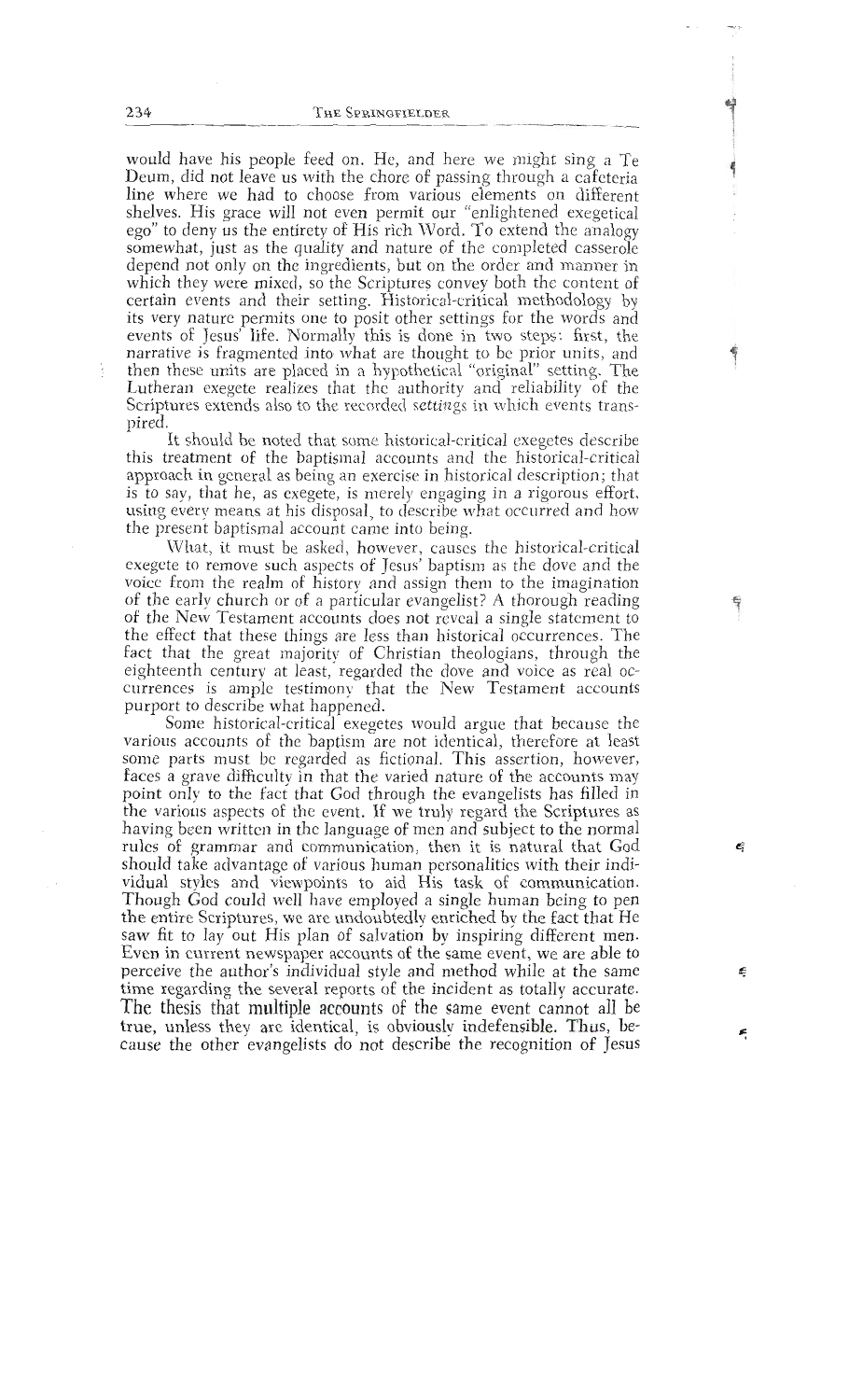by John in no way offers evidence or reason for positing that this narrative is an invention of Matthew's imagination and entirely fictional.<br>Indeed, one could justifiably argue that this procedure displays

rative is an invection in the country investigation in the matter of the happing and entirely find in p bias against the instortchy of the baptismal accounts. For instance, the Roman historian Tacitus, writing in the early second century concerning events half a century earlier, is considered a firstrate historical source for the period despite the fact that the oldest manuscript copy of his work which remains dates from a full milmanuscript copy of his work which remains dates from a full mile-<br>logisme after he worte. In contract, in the occo of the New Tectoment remum after he wrote. In contrast, in the case of the tyew restament we have some four thousand Greek manuscripts with fragments dating from as early as 120 A.D. The fact that a man would generally accept Tacitus' record of an event, but remove the dove and the voice from the baptismal accounts reveals something less than even-handed treatment.

If, then, historical-critical methodology derives its impetus treat<br>therefree If from the text itself, hor from the fact that the manuscript tra-<br>Lie commute for what roocon, it must be celed, does the excepts ned the text in the text is the text in the text in the text is the execute<br>that the fact the manuscript allowants of the accounts from history.

deel justified in removing elements of the accounts from mstory: for argument often neary in this regard is that the evange not interested in tecording mstory. Their primary purpose in writing, it is stated, was theological, not historical. No one would<br>deny that each of the evangelists was a theologian, but the assumption geny mat each of the evangensis was a meologian, out the assumption deny that one is therefore rendered incapable of accurately reporting instorical events is totally unproven. Rather we see a deep concern on the part of the evangelists to record events in a faithful fashion. Luke directly states that he has exercised discrimination in his use of varithe curves that he has exercised discrimination in his use of vari-<br>one convessed of Tarke 1.1.4.) The whole question her been nut forth ous sources. (cr. Luke 1:1-4) The whole question has been put form pointedly by I. Howard Marshall when he writes:

We may note, first that the basis of this general outlook, namely that the tasks of proclamation and of writing history are incompatible, is pure assumption, and baseless assumption at that. What is being suggested to us is twofold. First, it is being denied parties being suggested to us is twofold. This, it is being defined<br>that faith gap he dependent upon biotoxical factor. The second what raith can be dependent upon instorted racts... The second suggestion that is being made in this assumption is that a person who is committed to proclamation or to theology cannot write<br>history . . . There is no reason why the interests of the theo- $\frac{1}{2}$  is compared to the committed to  $\frac{1}{2}$  to the total theory cannot write write write write write write write  $\frac{1}{2}$ hogian and the historian should be mutually exclusive.  $\cdot$ 

This assumption, i.e. that the evangelists could not be both good theologians and good historians, leads naturally into the idea that large sections of the New Testament and of the accounts of Jesus' baptism in particular, derive not from eyewitness accounts of the events, but from the faith of the early church. If the eyewitnesses and apostles are removed from the stage (most historical-critical exegetes would question whether Matthew, Mark, Luke, or John were the true<br>authors of the works that bear their names), then obviously someone authors of the works that bear their halles), their obviously someone was responsible for composing and editing the materials which the<br>fixed editors symptocilly south call Twiselly a pobulue and nameless. final editors eventually employed. Typically a nebulus and nameless church is assigned this role.

It must be said, however, that this assumption is certainly far It must be said, howev proven, for apart from an appear to the imalifedity of setapure.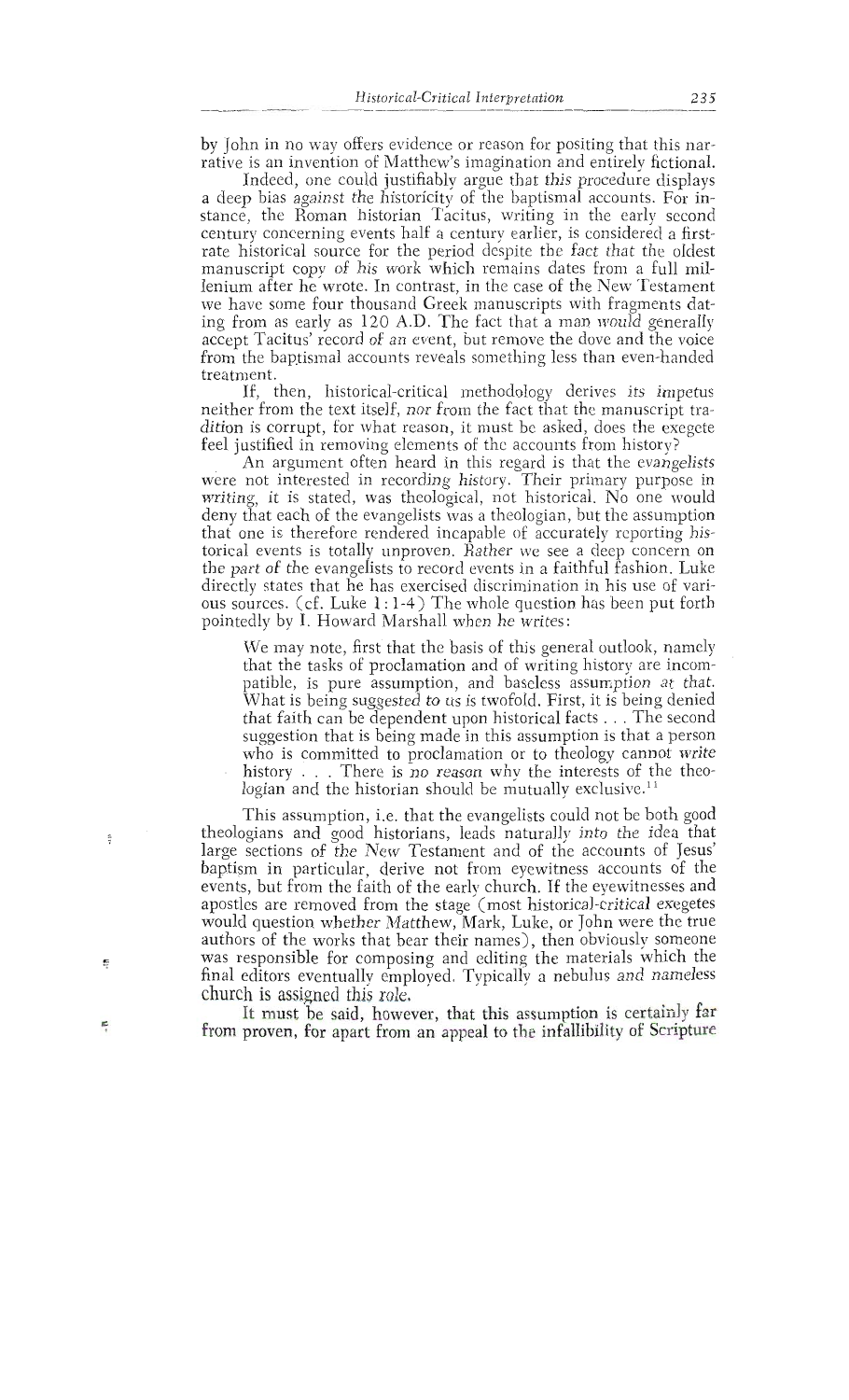(an appeal that Lutherans gladly make because of the Lord's attitude toward the Scriptures and their own claim to accuracy), it can be argued that the evidence points in a direction exactly opposite that of argued that the evidence points in a direction exactly opposite that of a chuich treely creating neuthous elements and weaving them thio the accounts of jesus papusm.<br>Them into them into them into them into them into them into them into them into them into them into them into t

First, we can see that  $\frac{1}{2}$  follits to their desire to have an accurate record of the  $\frac{1}{2}$  and trading, including the baptism. (Cf. Luke 1.2)

Secondly, the high regard for the apostolic office shows the desire to have a first-hand, authoritative account. It is well known that the select band which became disciples of a rabbi or teacher was obligated to preserve both his teaching and his life's work with utter and total faithfulness. A disciple who would openly invent or significantly change the words and deeds of his master would not only be subject thange the words and deeds of his master would not only be subject change the words and would also be defence in this conga-<br>tion to the meeter. The merel obligation of the disciple to imitate his tion to the master. The moral obligation of the disciple to imitate his master in so far as was possible was a given in early Jewish society. There is evidence both that the disciples exercised extreme care in preserving a correct memory of events and that they may have preserving a correct memory or events and that they may nave preserving a correct ment and the correct ment in the correct ment that the preservative ment and that they have freely created and shaped episodes in Jesus' life springs not from the<br>Jewish soil of Palestine, but rather from the desk of a German professor's study. The Lutheran exegete will, however, want to conprocessor's study. The Eutheral exegete whi, however, want to conprofessor in the Lutheran execution of the Canal that the Study. The Lutheran execution of the Lutheran execution. early church freely created and altered the traditions concerning<br>Jesus baptism.

Certainly a prime consideration for the traditional Lutheran Jesus in bis de ce is his desire to view an or scripture through its own claims  $\frac{2 \cdot 16}{\pi}$ . I Potor  $1 \cdot 21$  ato  $\frac{1}{2}$  and so a recult to recend the ( $2$  Tim.  $3:16$ , I Peter 1:21, etc.), and as a result to regard the whole as a true and reliable description of what occured. In accord whole as a true and renable description of what occured. In accord<br>with the Sovinture's own claim, the Lutheren execete hes essumed with the semplifies own elamn, the Lutheral exegete has assumed. that whatever the prior sources, forms, motives, etc., may have been, the Holy Spirit has so inspired the evangelists and apostles in that, the two split has so inspired the evangelists and aposites in been employment of the materials, that the scriptures which he reads<br>are in their arecent form, the Cod intended and inspired text and are, in their present form, the God-intended and inspired text and,<br>in this case, the record that Cod would presente for us of Jesus' are this case, the record that God would preserve for us of Jesus<br>bantism This imports to the Conjutives a qualitative difference from, papusm. This imparts to the scriptures a quantative difference from an other numan inerature, for the Spirit Himself insured and impued<br>the boly writers with His uneming evidence. The exected Lutheren the holy writers with His unerring guidance. The greatest Lutheran exegetes and teachers have emphasized this point. Quenstedt, one of the foremost of the Lutheran fathers, stresses this feature of the Scriptures when he says:

Whatever fault or untruth, whatever error or lapse of memory, is attributed to the prophets and apostles is not imputed to them without blaspheming the holy Spirit, who spoke and wrote through them. By virtue of His infinite knowledge God the Holy Spirt cannot be ignorant of anything, cannot forget anything; by virtue of his infinite truthfulness and infallibility it is impossible for Him to err, deal falsely, or be mistaken, even in the smallest degree; and finally, by virtue of His infinite good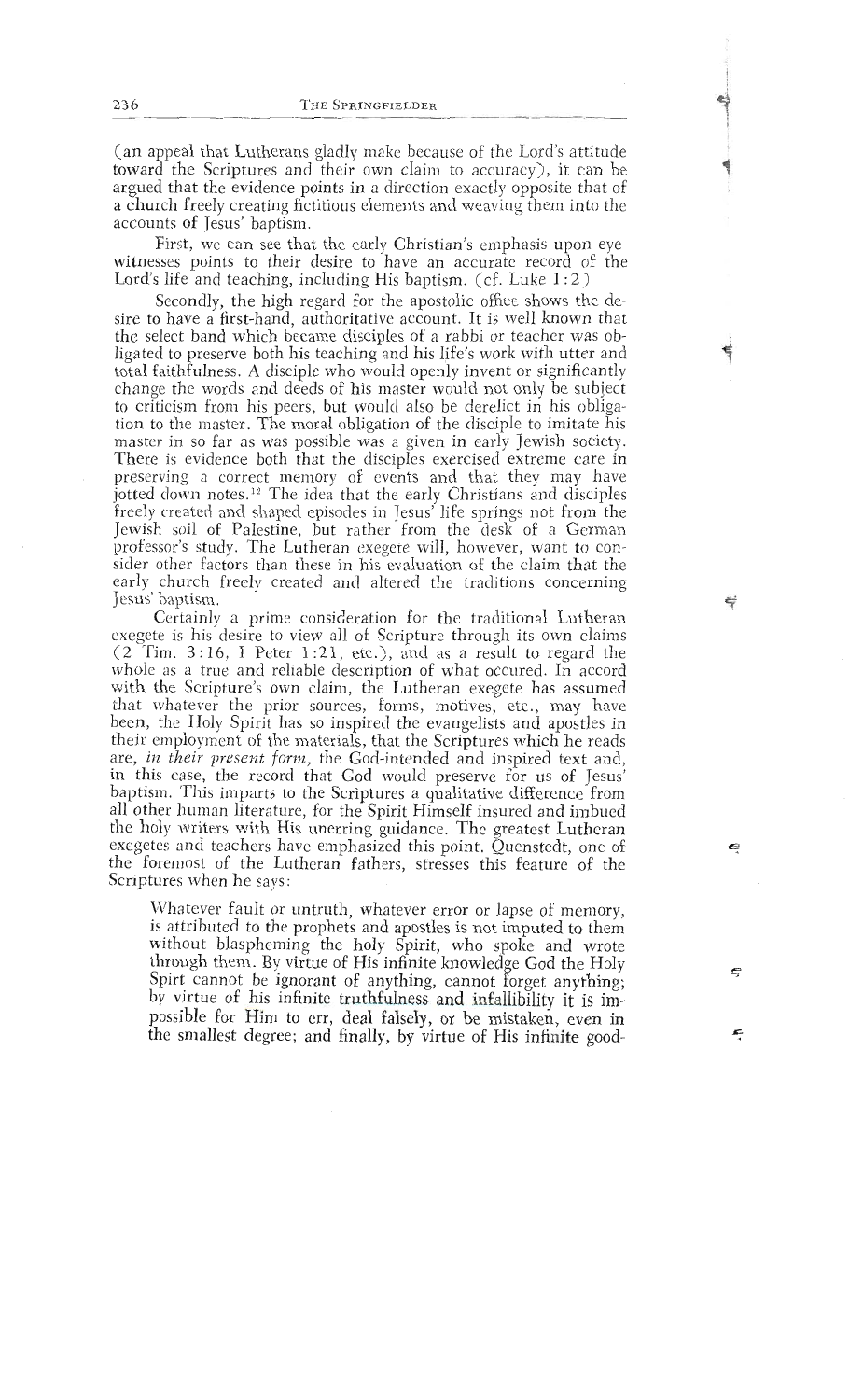ness He is unable to deceive anyone, nor is He capable of lcading anyone into offence or error. Such an opinion (that there arc errors in Scripturc) vitiates the authenticity and authority of Scripture, and by such an opinion the certainty and assurance of our faith are destroyed  $\ldots$ <sup>13</sup>

Thus any speculation or enterprise which suggests that it can delve behind the present accounts in such a way as to remove certain<br>aspects of the event from the realm of history (e.g. the recognition scene), is correctly regarded as in conflict with the Scripture's clear claim to accuracy. In fact, the subjective nature of this speculation lends itself to enthusiasm and the dangers of the Schwärmerei-each man basing his faith on his subjective experience. Traditional Lutheran exegesis in its use of grammatical-historical methodology stresses the need to work with the text as *we have* **it.** 

### HARMONIZATION

Historical-critical methodology differs markedly from grammatical-historical exegesis in its attitude toward harmonization. This difference is brought sharply into focus when one looks at how traditional Lutheran exegetes engage in efforts to harmonize the various accounts of Jesus' baptism. They arc convinced that each aspect of the event which the evangelists record did occur. Thus, though they may not always reach total agreement, they regard the harmonization of the various accounts as a valid and edlfying enterprise. One example might demonstrate this point. IVilliam Arndt, sainted Professor of New Testament Exegesis at Concordia Seminary, St. Louis, Mo., penned these words in his study of the baptismal accounts :

Matt. 3 : 17 "And, behold, a voice from heaven, saying, This is My beloved Son in whom I am well pleased."

Mark  $1:11$  "A voice came from the heavens: Thou art My beloved Son; in Thee **1** am well pleased."

- It has been charged that there is a discrepancy here, because the one evangelist reports the voice as saying, "This is My beloved Son," and the other, "Thou art My beloved Son." Everybody will have to admit that in the substance of the words spoken in this connection there is no difference. The meaning conveyed is the same in both cases . . . According to Mark, the words are spoken to Jesus; according to Matthew, they are spoken of Him. The divergence is explained very readily if we assume that Mark records the words of God the Father with literal exactness, while in Matthew merely the meaning is given. $14$ 

Where, it must be said, grammatical-historical exegetes fail in arriving at a totally satisfactory answer, they are more inclined to doubt the capabilities of their own intellectual acumen, then to doubt the reliability of what God through His evangelists has described as happening.

It should also be added that this traditional Lutheran **exegesi!**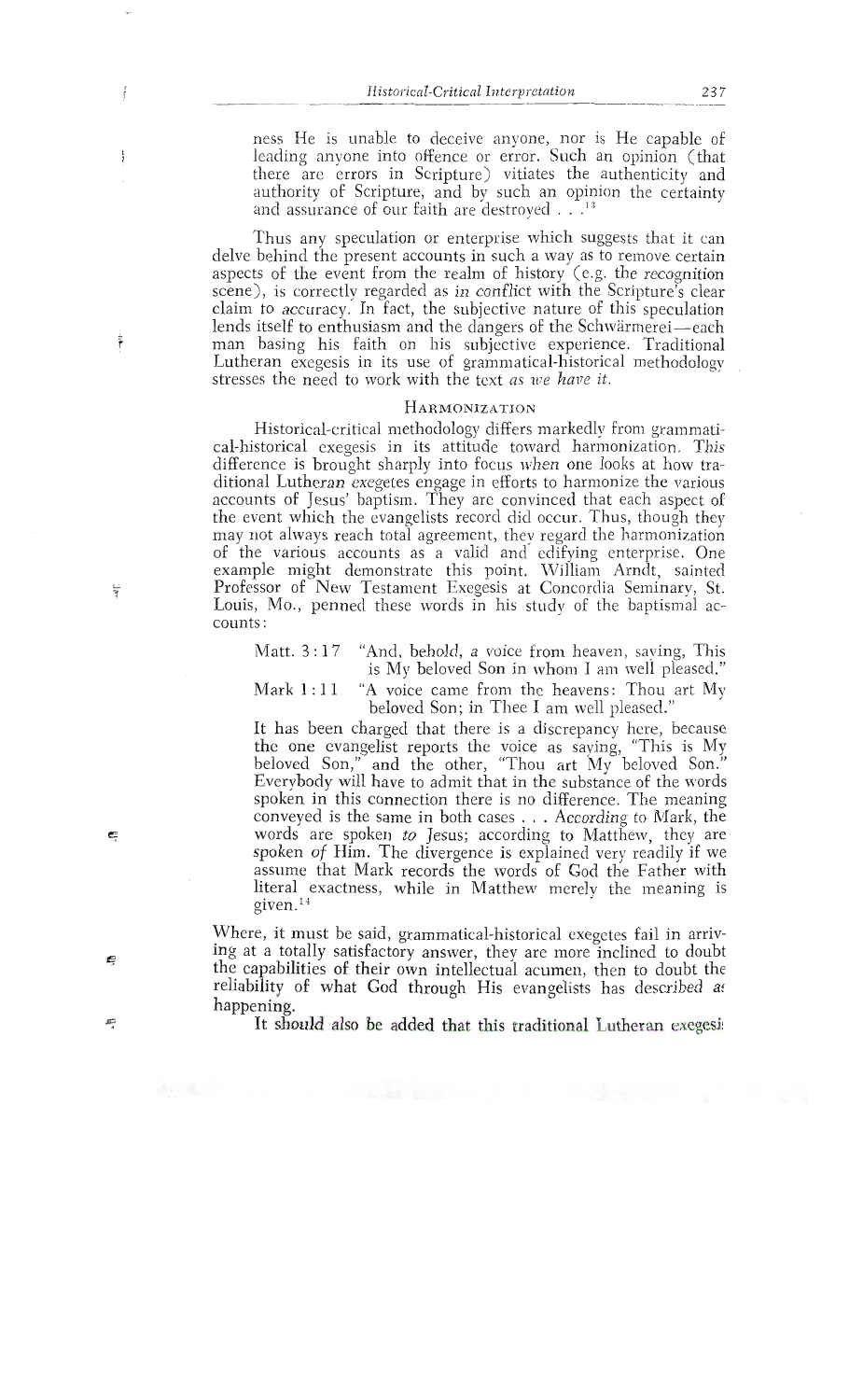works with what has been called "the garden variety of truth." This means that when the grammatical-historical exegete reads a statement<br>in Scripture he is more inclined to take it at face value and in its literal sense—barring some clear indication by the Scriptures themselves that it is not to be taken literally—than to search for some allegorical or symbolical meaning. Thus, unlike many historicalcritical exegetes, he understands that if he were there at the baptism of Jesus, he would have heard John inquire about why he should be critical execution is not the understand that if the vertex that is the strong that is that if the band is the band is the band in the band is the band in the band in the band is the band in the band in the band is the ban of  $\mu$ 

#### DOCTRINAL ENTERPRISE

Another great difference between traditional grammaticalhistorical exegesis and historical-critical exegesis is the fact that the former regards the accounts as the conveyors of sound teaching and doctrine. The historical-critical exegete might well protest that this is not a part of his task; however, it becomes obvious that his procedures would render such work impossible.

One example will illustrate the marked difference in approach. Luther in his commentary on St. John sees great doctrinal significance in the fact that the various events which surround Jesus' baptism Luther in the commentary of states which contributes great doppending the street of all three persons of the Trinity. He writes: method to the problem of the military of the surround as method.

But now behold how glorious a thing baptism is, also how<br>sublime a spectacle Christ's Baptism presented. The heavens opened, the Father's voice was heard, and the Holy Spirit descended, not as a phantom, but in the form and figure of a natural dove. Nor was the Father's voice an illusion when He pronounced these words from heaven: 'This is My Beloved Son; with Him I am well pleased.' These were real natural, human words. And this dove, in the form of which the Holy Spirit was seen, was real and natural. All this was done in honor and praise of the Sacrament of Holy Baptism; for this is not a human institution but something sublime and holy. Eminent personages are involved it it: the Father, who bestows and who speaks here; the Son, who receives and is baptized; the Holy peans nere, the bon, who receives and is supersed, the rivity speaks  $\frac{15}{100}$  holocas above and is coems and seen in the form of a  $S_{\rm eff}$  is above and reveals . Himself in the formula . Himself in the formula . Himself in the formula . Himself in the formula . Himself in the formula . Himself in the formula . Himself in the formula . Himself in the

Obviously Luther builds his doctrinal teaching on the fact that<br>Jesus' baptism occurred precisely in the manner the Scriptures describe. He sees in the records clear testimony to the doctrine of the Trinity, and in turn views the presence of the three persons as an indication of the sublime nature of baptism. Now such an enterprise, from the viewpoint of the historical-critical exegete, is beset by many difficulties. He would view Luther's failure to take into account the history and development of the text (the three stages discussed earlier) as a serious omission. Manifestly, if we cannot confidently assert that both voice and dove were present in the manner described, we cannot with confidence derive support for the doctrine of the Trinity from this passage. Nor can we use the presence of all three Finity from this passage. Nor can we use the presence of all three persons, as naturely to est use the importance of baptism. From the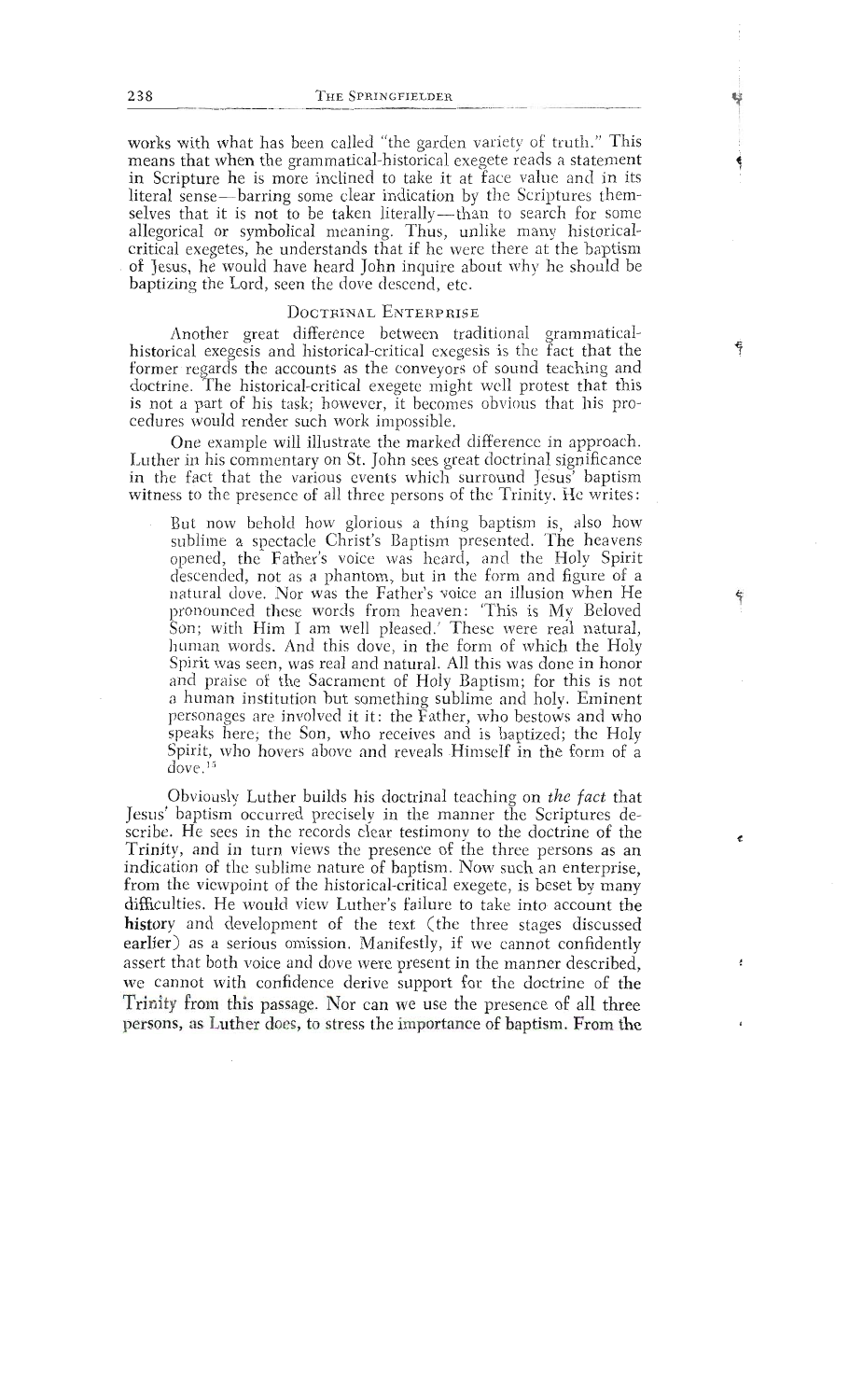perspective of the historical-critical exegete, Luther has built at least this part of his theological edifice on a rather shaky foundation.

In view of these differences, it is evident that the historicalcritical exegete is engaged in something more than rigorous description. In point of fact, he is engaged in a very special type of description-one which assumes a certain philosophical and theological attitude. Elements of this attitude include allowance for such a variety of motives in the evangelist's use of the tradition that it becomes mandatory for the exegete to go beyond the clear sense of the passage and decide with reference to his critical canons as to the historicity or non-historicity of the narrative. It is obvious that if the particular exegete includes among his critical canons the proposition that the miraculous must be viewed as a mere superstition which characterized New Testament times, then he must discount the voice characterized New Testanlent times, then he must discount the voice from heaven and other elements of the baptismal narratives as something less than historical fact.

PRESUPPOSITIONS<br>In conclusion it must be said that each student of the Scriptures, whether historical-critical or grammatical historical in his exegetical orientation, will examine the records of Jesus' baptism from his own perspective. This is to say that he will not begin the task of interpretation with a mind devoid of presuppositions.

Perhaps it is here that we find the source of the various differences between these two methods of exegesis, for while the historicalcritical exegete approaches the text expecting certain phenomena  $(e.g. the church's or evangelists creation of additional, non-historical$ elements), the traditional Lutheran exegete comes with great respect elements), the traditional Lutheran exegete comes with great respect for thc clear sense of the baptismal accounts and a trust in their

veracity.<br>Ultimately the theological stance of the exegete plays the decisive role. Despite any human longing that we might have for total objectivity, honesty requires that every exegete be viewed also as systematician. The exegete's prior attitude toward Scriptures, toward truth, toward language, and toward God cannot be neatly divorced from his task of interpretation. Lutherans in the past have derived their presuppositions from the Scriptures and have been forthright in describing their nature. These Lutheran presuppositions begin with the inspiration and infallibility of Scripture by virtue of begin with the inspiration and infallibility of Scripture by virtue of its nature as God's very word and its own explicit claims.

In view of this the Lutheran exegete is convinced that God has indeed told him many details of that glorious day on which Jesus was baptized. In these certain facts and in the Spirit's Scrip-Jesus was baptized. In these certain facts and in the Spirit's Scriptural explanation of their meaning for him, he rests his hope and confidence.

FOOTNOTES<br>1. Rudolf Bultmann, Theology of the New Testament-Volume I (New 1. Rudolf Bultmann, Theology of the New Testament-Volume I **(New**  Tork: Charles Scribner's Sons, 1951), p. 26. Cr also the same author's<br>Die: Geschichte Der synoptiochen Tradition (Cottingen: Vandenhoeck & *Dic Geschichte Dcr synoptiochs~z Tradztron* (Gottingen: Vandenhoeck **8r**  Ruprecht, **1957), pp.** 263-270, **passim,**